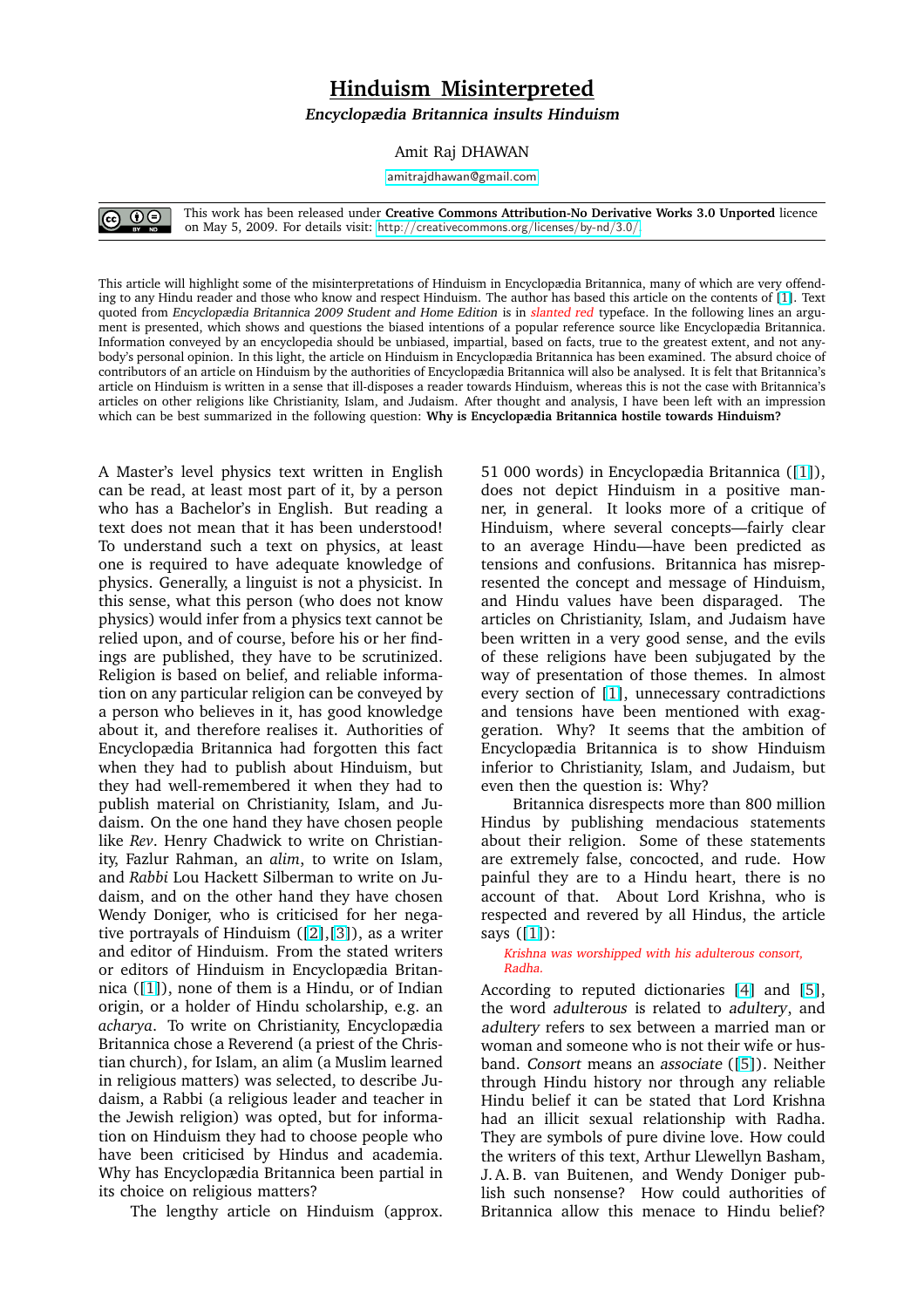Instead of mentioning the exemplary virtues of Lord Ram and Lord Krishna, their righteousness has been critically examined. Moreover, insane and illusionary fiction has been presented as a fact. In  $[1]$ , it is stated:

The story of Rama, like that of Krishna, also has <sup>a</sup> shadowy side.

and

The b[ene](#page-3-0)volence and beneficial activity of these figures (Rama, Krishna, et al.) is, however, occasionally in doubt. Vishnu often acts deceitfully, selfishly, or helplessly; . . .

And then starts the critical examination of virtues of Lord Ram, Lord Krishna, and Lord Vishnu. Is criticism the job of an encyclopedia? The sole task of the writers of [1] was to tarnish the image of Hinduism, its principles, its beliefs, its revered. Has Britannica examined the shadowy sides of Jesus, Mohammad, or Abraham?

The preposterou[s i](#page-3-0)magination of the writers of [1] has presented an unacceptable statement which shows their lack of knowledge of Sanskrit language and Hinduism, past and present. The compound word *shivlingam* is composed of words *shiv* [a](#page-3-0)nd *lingam*. Here *shiv* means Lord Shiv, and *lingam* means symbol. Therefore, *shivlingam* means the symbol of Shiv. *Shivlingam* is known to all Hindus as a symbol of Lord Shiv. In Sanskrit language, it is common that one word has two or more meanings. Reference [6] provides more than 10 meanings of the word *lingam*. I state two other meanings: 1) gender, and 2) the male sex organ. Suppose a Sanskrit language student is asked to fill a medical f[orm](#page-3-0) in Sanskrit. There it is required to tick or cross the box called *lingam*. Common sense says that in the form to be filled, the word *lingam* means gender. It would not make any sense to adapt the second meaning (male sex organ) for this purpose, certainly not for female applicants. To clarify further, an example from English language will be discussed. In English language, the word PETER can be used in at least three different ways ([4]). PETER can mean: 1) name of a person, 2) to gradually stop or disappear, and 3) a penis. What would it mean if you ask a person, "Are you PETER?"? The answer is obvious, and so is t[he](#page-3-0) meaning of *shivlingam*. In [1], it is stated:

Yet another epiphany is that of the *lingam*, an upright rounded post, usually of stone, representing <sup>a</sup> phallus, in which form he is worshipped thro[ugh](#page-3-0)out India.

and

One of the most common objects of worship, whether in temples or in the household cult, is the *lingam* (phallus). Often much stylized and representing the cosmic pillar, it emanates its all-producing energy to the four quarters of the universe. As the symbol of male creative energy it is frequently combined with its female counterpart (*yoni*), the latter forming the base from which the *lingam* rises.

Symbols can be given many meanings, but not all are accepted meanings. The accepted meaning of *shivlingam* is the the symbol of Shiv, and not the phallus. It is weird that the foundation on which the *shivlingam* rests could look like a vagina to the writers of [1]. The meaning of *shivlingam* as asserted by Britannica is not accepted by Hindus, then why has Britannica misinformed the reader, and hurt Hindus worldwide? Encyclopedia is not a stage to dis[pla](#page-3-0)y insanity. The authors of [1] should restrict their epiphany only to themselves. If *shivlingam* represents a phallus then all cylindrical objects like pens or lipsticks represent a phallus.

The article does not hesitate to menti[on](#page-3-0) Hindus "killing" people of other religions, but it never mentions that Hindus were brutally massacred by people of other religions. At this point, three excerpts from [1] have been quoted in the following lines.

From time to time Hindus, especially Shaivites, took aggressive action against Buddhism. At least two Shaivite kings—the [Hep](#page-3-0)hthalite invader Mihirakula (early 6th century) and the Bengal king Sasanka (early 7th century)—are reported to have destroyed monasteries and killed monks.

## and

These strands converged at the end of the 20th century in <sup>a</sup> campaign to destroy the mosque built in <sup>1528</sup> by <sup>a</sup> lieutenant of the Mughal emperor Babur in Ayodhya, <sup>a</sup> city that has traditionally been identified as the place where Rama was born and ruled. In 1992 Hindu militants from all over India, who had been organized by the Vishwa Hindu Parishad (VHP; "World Hindu Council"), the Rashtriya Swayamsevak Sangh (RSS; "National Volunteer Alliance"), and the Bharatiya Janata Party (BJP; "Indian People's Party"), destroyed the mosque in an effort to "liberate" Rama and establish <sup>a</sup> huge "Rama's Birthplace Temple" on the spot. In the aftermath, several thousand people—mostly Muslims—were killed in riots that spread across North India.

and

It is hardly the case that Muslim rule was generally loathsome to Hindus.

In [1], there is no mention of genocide of Hindus and demolition of Hindu temples by the Mughals [7], or sabotage of Hindu schools (*gurukuls*) during the British rule. Did Muslims, Chr[ist](#page-3-0)ians, or Jews inflict any acts of ethnic cleansing ever? According to the articles of Islam, Chri[sti](#page-3-0)anity, and Judaism in Encyclopædia Britannica—No! There is no mention of Hindu suffering during the Mughal empire, neither in the article on Hinduism ([1]) nor in the article on Islam ([8]) in Britannica. In recent affairs, as the 1992 Ayodhya episode has been mentioned, there is no mention of hundreds of thousands of Kashmiri Hindus who hav[e b](#page-3-0)een forced to leave their hom[ela](#page-3-0)nd by Islamic militants ([9],[10]). Ethnic cleansing of Hindus is not an issue for Britannica. If one consults an encyclopedia to know about a religion, then he or she is interested in the concept of the religion. Other [det](#page-3-0)ai[ls,](#page-3-0) as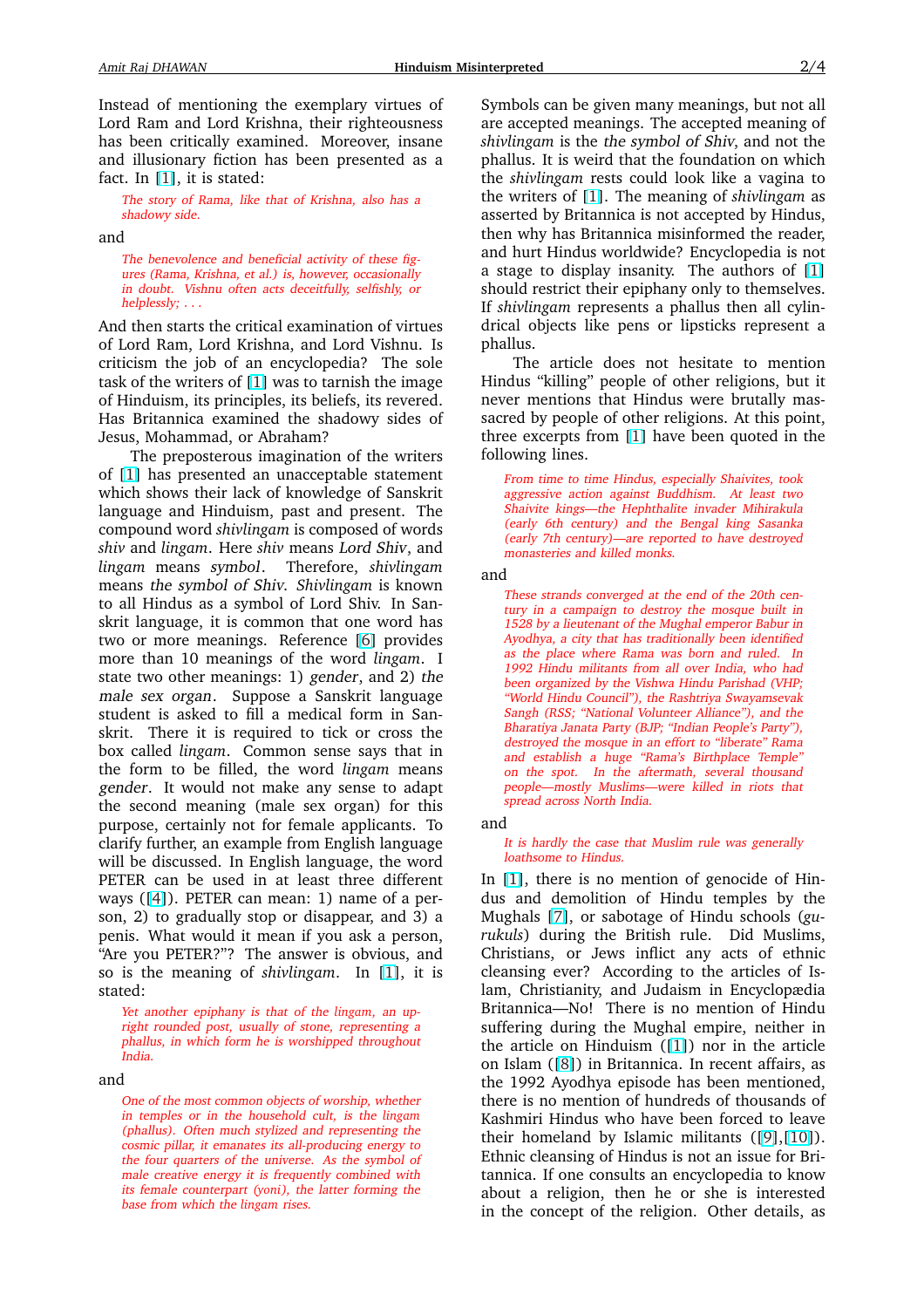stated above in this paragraph, are not required. Still, if Britannica wants to publish such material then the publishing should be fair, and all religions should be treated in the same way. But this is not the case! In Britannica's article on Judaism ([11]), the atrocities imposed on Jews have been well-mentioned. Given below is a text from [11].

In the 20th century, particularly after the events symbolized by [Au](#page-3-0)schwitz (a Nazi death camp in Poland, where approximately one million Jews were killed) . . .

The st[rug](#page-3-0)gle of Hindus in surviving the attacks of Muslim invaders in the past, and the present day pain of Kashmiri Hindus has not been mentioned anywhere by Britannica. Do Hindus feel pain without pain?

There is no good mention of good deeds of Hindus or Indians in Britannica's article. It seems that Britannica wants to make sure that no Hindu feels proud after reading about his or her religion in Britannica, and people who would like to know about Hinduism from Britannica get the worst possible impression about Hinduism. The wisdom of Hindu thought has been kept in dark by Britannica, forget highlighting it. Words are very playful, little adjustment and toning can make a great difference. The language used to write Hinduism in Britannica is English but this English has a different "sense" than the English used to write Christianity, Islam, and Judaism. The editors of [1] have ridiculed Hinduism. They have mentioned, to a great extent maligned, Hindu history with such confidence as if they were witnessing the events themselves. Britannica's article ([[1\]](#page-3-0)) talks about one of the greatest spiritual orders in the world—Hinduism—but there is no reference to spirituality in a spiritual way. Britannica has well propagated the essence of Christianity[, I](#page-3-0)slam, and Judaism, but in case of Hinduism, it has not. As an example of usage of language, an excerpt from Britannica's article on Islam ([8]) has been stated.

In Baghdad the tomb of the greatest saint of all, 'Abd al-Qadir al-Jılanı, is visited every year by large numbers of pilgrims from all over the Muslim world.

In the abo[ve](#page-3-0) mentioned excerpt, the phrase: the greatest saint of all, sounds very positive. There is nothing wrong in stating your beliefs with pride, especially when it is a presentation of your core, your culture, your true self. But Britannica did not give Hindus a chance to present their religion, and the ones who were given the privilege to speak, have vilified and traduced Hinduism.

Mahatma Gandhi is called father of the nation by Indians. About present-day obedience of his teachings, Britannica says ([1]):

Although the memory of Gandhi continues to be revered by most Indians, his policies and principles carry little weight. The great bulk of social service

## is performed by government agencies rather than by voluntary bodies, whether Gandhian or other.

From the above mentioned statement what does one learn about Hinduism? The statement is not required at all in an encyclopedia article on Hinduism. Though it would be interesting to know if Britannica had conducted a nation wide survey in India to find out to what extent are Gandhi's policies followed there. There are many organizations in India (too many to name) that have been inspired by Gandhi and are propagating his policies and principles even today. There are many Indian non-governmental organizations that conduct considerable social service, esp. at the time of national calamities. Indians have generously donated to the Prime Minister's National Relief Fund (PMNRF) to help humanity. I fail to comprehend on what grounds Britannica has made these claims. At this point, it should be adduced that Rashtriya Swayamsevak Sangh (RSS; "National Volunteer Alliance") that has been termed as a "militant" organization by Britannica, is very much respected in India and is known for its social services. If it would have been a militant organization then it would have been permanently banned by the Indian court of law. Fundamentalist nature of Rashtriya Swayamsevak Sangh (RSS; "National Volunteer Alliance") has been elaborated in [1] but there no mention in [1] or [8], how the want for an only-Muslim state led to the partition of India. This resulted in the creation of Islamic state of Pakistan in 1947. Does not this show t[he](#page-3-0) intolerant face of Islam? O[ne](#page-3-0) can [sa](#page-3-0)y that there is no need criticise a religion in an encyclopedia article about it. Fine, but this rule should be applied equally to all religions. Britannica has failed to do this.

The Christian church has been very well mentioned in Britannica's article on Christianity. In [12], an entire section with subsections has been written on Church and social welfare. It is mentioned how the Christian church has healed the sick, taken care of widows and orphans, and don[e g](#page-3-0)ood to society. Article [12] also elaborates Christian beliefs in charity and prosperity of all. Some excerpts from [12] are mentioned below.

The Christian church has responded [to](#page-3-0) the matter of human illness both by caring for and healing the sick and by expressing concern for t[hem.](#page-3-0)

and

In the early church, the care of the sick was carried out by the deacons and widows under the leadership of the bishop. This service was not limited to members of the Christian congregation but was directed toward the larger community, particularly in times of pestilence and plague.

and

The Christian congregation has traditionally cared for the poor, the sick, widows, and orphans.

In the above mentioned lines there is nothing to impugn; it is generally true. The contrast is